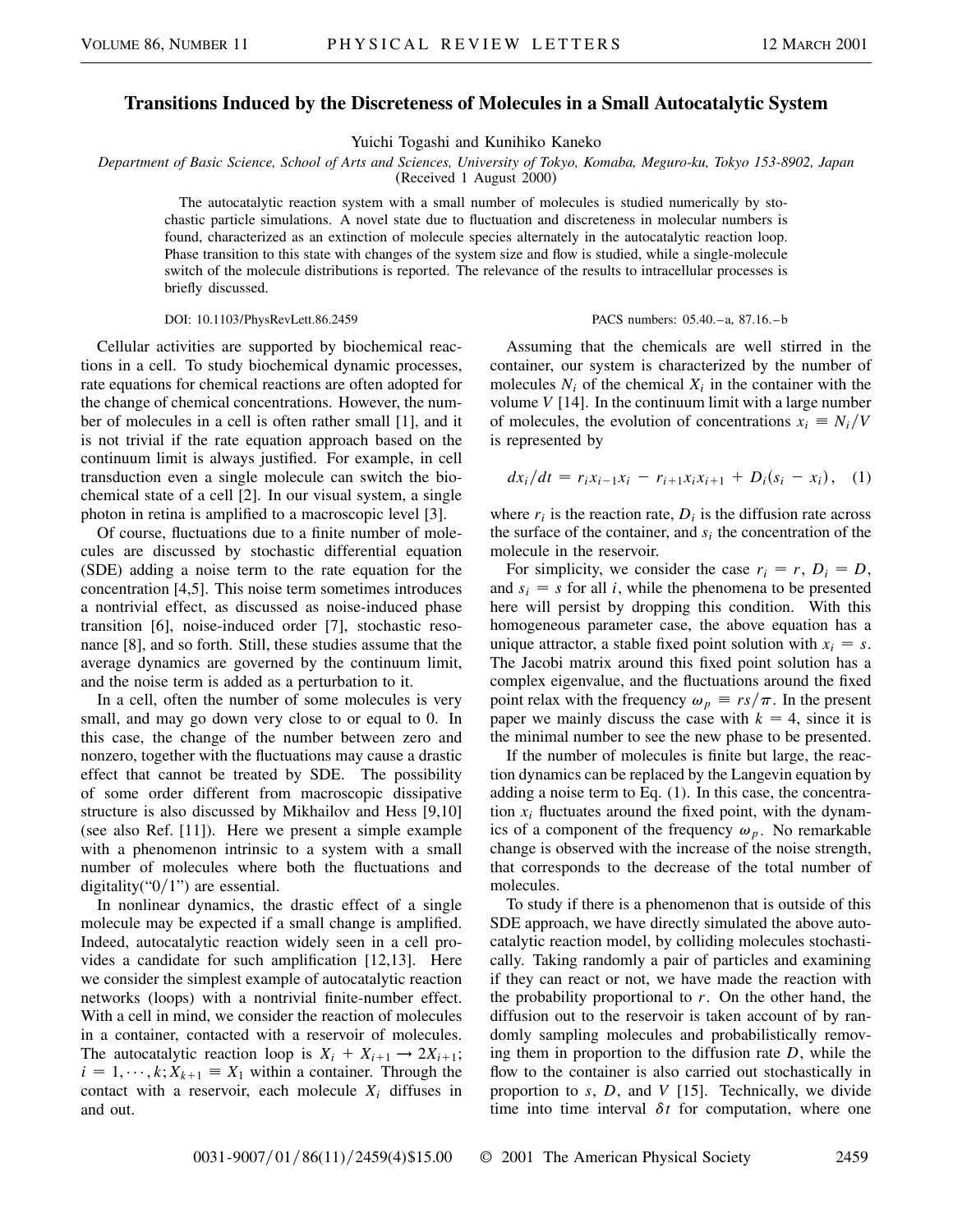pair for the reaction, and single molecules for diffusion in and out are checked. The state of the container is always updated when a reaction or a flow of a molecule has occurred. The reaction  $X_i + X_{i+1} \rightarrow 2X_{i+1}$  is made with the probability  $P_{\text{R}i}(t, t + \delta t) \equiv rx_i(t)x_{i+1}(t)V\delta t =$  $rN_i(t)N_{i+1}(t)V^{-1}\delta t$  within the step  $\delta t$ . A molecule diffuses out with the probability  $P_{0i} \equiv DVx_i(t) = DN_i(t)$ , and flows in with  $P_{\text{Ii}} \equiv DVs$ . We choose  $\delta t$  small enough so that the numerical result is insensitive with the further decrease of  $\delta t$ . By decreasing *Vs*, we can control the average number of molecules in the container, and discuss the effect of a finite number of molecules, since the average of the total number of molecules  $N_{\text{tot}}$  is around the order of 4*Vs* [16]. On the other hand, the "discreteness" in the diffusion is clearer as the diffusion rate *D* is decreased. We set  $r = 1$  and  $s = 1$ , without loss of generality  $(rs/D)$ and *sV* are the only relevant parameters of the model by properly scaling the time *t*).

First, our numerical results agree with those obtained by the corresponding Langevin equation if *D* and *V* are not too small. As the volume *V* (and accordingly  $N_{\text{tot}}$ ) is decreased, however, we have found a new state whose correspondent does not exist in the continuum limit. An example of the time series is plotted in Fig. 1, where we note a novel state with  $N_1, N_3 \gg 1$  and  $N_2, N_4 \approx 0$  or  $N_2, N_4 \gg 1$  and  $N_1, N_3 \approx 0$ . To characterize this state quantitatively, we have measured the probability distribution of  $z \equiv x_1 + x_3 - (x_2 + x_4)$ . Since the solution of the continuum limit is  $x_i = s (= 1)$  for all *i*, this distribution has a sharp peak around 0, with a Gaussian form approximately, when  $N_{\text{tot}}$  is large enough. As shown in Fig. 2, the distribution starts to have double peaks around  $\pm$ 4, as *V* is decreased. With the decrease of *V* (i.e.,  $N_{\text{tot}}$ ), these double peaks first sharpen, and then get broader with the further decrease due to too large fluctuation of a sys-



FIG. 1 (color). Time series of the number of molecules  $N_i(t)$ , for  $D = 1/256, V = 32$ . Either the 1-3 or 2-4 rich state is stabilized. Successive switches appear between  $N_1 > N_3$  and  $N_3 > N_1$  states with  $N_2, N_4 \approx 0$ . Here a switch from the 1-3 rich to 2-4 rich state occurs around  $t = 5500$ .

tem with a small number of molecules. Hence the new state with switches between 1-3 rich and 2-4 rich temporal domains is a characteristic phenomenon that appears only within some range of a small number of molecules [17].

The stability of this state is understood as follows. Consider the case with 1-3 rich and  $N_2 = N_4 = 0$ . When one (or few)  $X_2$  molecules flow in,  $N_2$  increases, due to the autocatalytic reaction. Then  $X_3$  is amplified, and since  $N_2$ is not large,  $N_2$  soon comes back to 0 again. In short, the switch from  $(N_1, 0, N_3, 0)$  to  $(N_1 - \Delta, 0, N_3 + \Delta + 1, 0)$ occurs with some  $\Delta$ , but the 1-3 rich state itself is maintained. In the same manner, this state is stable against the flow of *X*4. The 1-3 rich state is maintained unless either  $N_1$  or  $N_3$  is close or equal to 0, and both  $X_2$  and  $X_4$ molecules flow in within the switch time. Hence the 1-3 rich state (as well as 2-4 rich state, of course) is stable as long as the flow rate is small enough.

Within a temporal domain of 1-3 rich state, switches occur to change from  $(N_1, N_3) \rightarrow (N'_1, N'_3)$ . In Fig. 3, we have plotted the probability density for the switch from  $N_1 \rightarrow N'_1$  when a single  $X_2$  molecule flows in, amplified, and  $N_2$  comes back to 0, by fixing  $N_1 + N_3 = N_{\text{ini}}$  at 256 initially. (We assume no more flow. Hence  $N'_1 + N'_3 =$  $N_{\text{ini}} + 1$ ). The peak around  $N_1' \approx N_1 + 1$  means the reaction from  $N_2$  to  $N_3$  before the amplification, while another peak around  $N_1' \approx N_3 = N_{\text{ini}} - N_1$  shows the conversion of the numbers through the amplification of *X*<sup>2</sup> molecules. Indeed, each temporal domain of the 1-3 rich state consists of successive switches of  $(N_1, N_3) \rightarrow$  $\approx (N_3, N_1)$ , as shown in Fig. 1. Since molecules diffuse out or in randomly besides this switch, the difference between *N*<sup>1</sup> and *N*<sup>3</sup> tends to decrease. On the other hand, each 1-3 rich state, when formed, has imbalance between *N*<sup>1</sup>



FIG. 2 (color). The probability distribution of  $z \equiv (x_1 + x_3)$  –  $(x_2 + x_4)$ , sampled over  $(2.1 - 5.2) \times 10^6$  steps.  $D = 1/64$ . For  $V \ge 128$ , *z* has a distribution around 0, corresponding to the fixed point state  $x_i = s (= 1)$ . For  $V \leq 32$ , the distribution has double peaks around  $z \approx \pm 4$ , corresponding to the state  $N_1, N_3 \gg N_2, N_4 (\approx 0)$  or the other way round. The double-peak distribution is sharpest around  $V = 16$ , and with the further decrease of *V*, the distribution is broader due to finite-size fluctuations.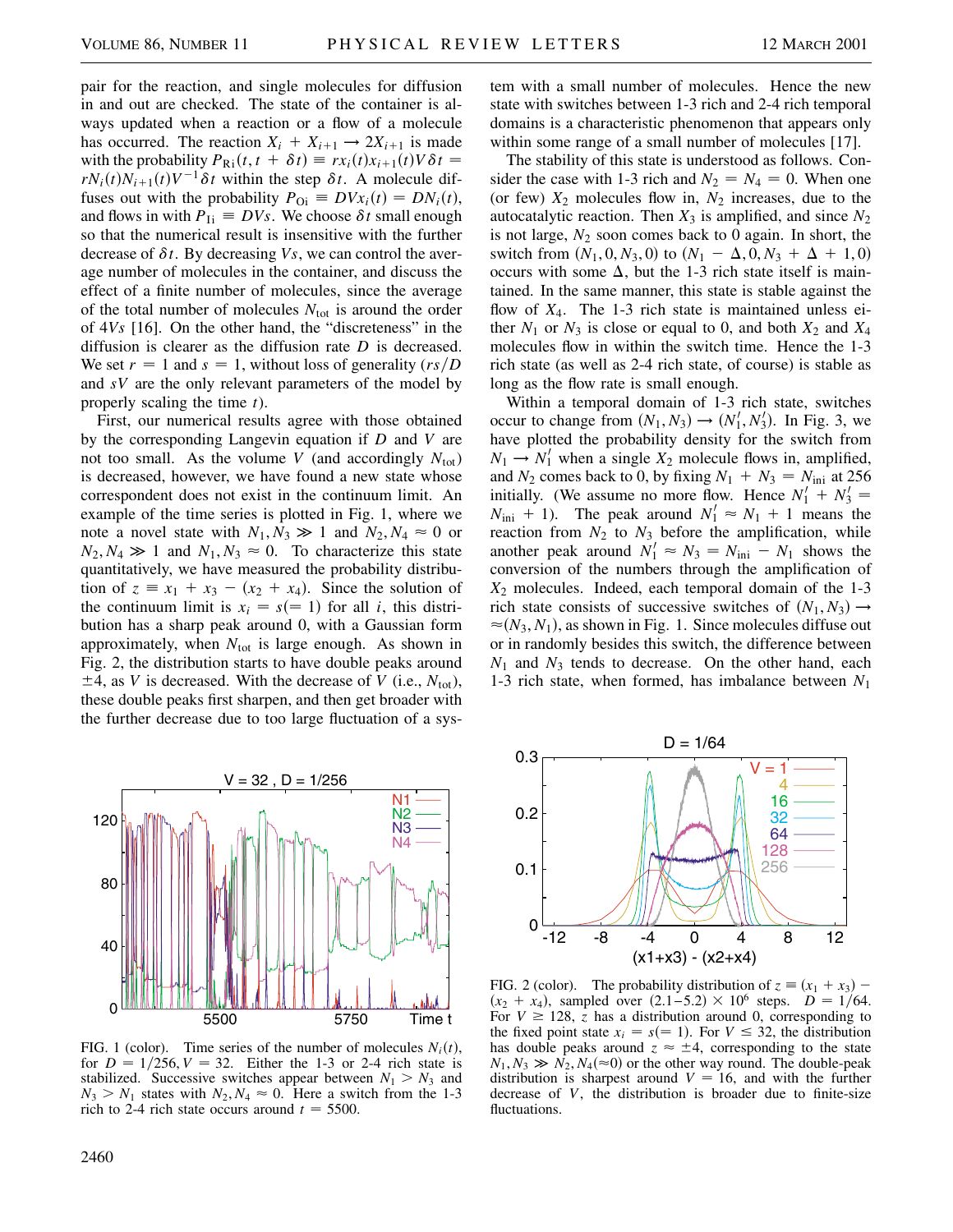

FIG. 3. Probability density for the switch from  $(N_1, N_3)$  to  $(N'_1, N'_3)$  when a single  $X_2$  molecule is injected into the system.  $N_1 + N_3 = N_{\text{ini}}$  is fixed at 256 initially. There is no more flow and  $N_4$  is always kept at 0, so that the switch is completed when  $N_2$  comes back to 0, and  $N_1' + N_3' = N_{\text{ini}} + 1$ . The probability to take  $N'_1$  is plotted against initial  $N_1$ .

and  $N_3$ , i.e.,  $N_1 \gg N_3$  or  $N_1 \ll N_3$ , since, as in Fig. 1, the state is attracted from alternate amplification of  $X_i$ , where only one type *i* of molecules has  $N_i \gg 1$  and 0 for others. However, the destruction of the 1-3 rich state is easier if  $N_1 \gg N_3$  or  $N_1 \ll N_3$ , as mentioned. Roughly speaking, each 1-3 rich state starts with a large imbalance between *N*<sup>1</sup> and *N*3, and continues over a long time span, if the switch and diffusion lead to  $N_1 \approx N_3$ , and is destroyed when the large imbalance is restored. Indeed, we have plotted the distribution of  $y \equiv x_1 - x_3 + x_2 - x_4$ , to see the imbalance for each 1-3 rich or 2-4 rich domain. This distribution shows double peaks clearly around  $y \approx \pm 2.8$ , i.e.,  $(N_1, N_3) \approx (3.4V, 0.6V), (0.6V, 3.4V).$ 

Let us now discuss the condition to have the 1-3 or 2-4 rich state. First, the total number of molecules should be small enough so that the fluctuation from the state  $N_i \approx$ *N<sub>i</sub>* (for  $\forall i, j$ ) may reach the state with  $N_i \approx 0$ . On the other hand, if the total number is too small, even  $N_1$  or  $N_3$ for the 1-3 rich state may approach 0 easily, and the state is easily destabilized. Hence the alternately rich state is stabilized only within some range of *V*.

 $\sum_i N_i$  (and  $\sum_i \log x_i$  in the continuum limit), if *D* is set Note also that our system has conserved quantities at 0. Hence, as the diffusion rate gets smaller, some characteristics of the initial population are maintained over a long time. Once the above 1-3 (or 2-4) rich state is formed, it is more difficult to be destabilized if *D* is small. In Fig. 4, we have plotted the rate of the residence at 1-3 (or 2-4) rich state over the whole temporal domain, with the change of *V*. Roughly speaking, the state appears for  $DV < 1$  [18], while for too small *V* (e.g.,  $V < 4$ ), it is



FIG. 4. The rate of the residence at 1-3 (or 2-4) rich state over the whole temporal domain, plotted against *DV* [18]. Here, the residence rate is computed as follows. As long as  $N_2 > 0$ and  $N_4 > 0$  are not satisfied simultaneously, over a given time interval (8.0; 2.5 times as long as the period of the oscillation around the fixed point at continuum limit), it is counted as the 1-3 rich state (2-4 rich state is defined in the same way) [23]. The residence rate is computed as the ratio of the fraction of the time intervals of 1-3 or 2-4 rich state to the whole interval. For small *D*, this switching state is observed even for a large number of molecules, say  $N = 4 \times 10^4$ , for  $V = 10^4$  at  $D = 10^{-6}$ .

again destabilized by fluctuations. Although the range of the 1-3 rich state is larger for small *D*, the necessary time to approach it increases linearly with *V*. Hence it would be fair to state that a properly small number of molecules is necessary to have the present state.

In conclusion, we have discovered a novel state in reaction dynamics intrinsic to a small number of molecules. This state is characterized by alternately vanishing chemicals within an autocatalytic loop, and switches by a flow of single molecules [19]. Hence, this state generally appears for a system with an autocatalytic loop consisting of any even number of elements. With the increase of *k*, however, the globally alternating state all over the loop is more difficult to be reached. In this case, locally alternating states are often formed with the decrease of the system size (e.g., "2-4-6-8 rich" and "11-13-15 rich" states for  $k = 16$ ). This local order is more vulnerable to the flow of molecules than the global order for the  $k = 4$  loop.

On the other hand, for  $k = 3$ , two of the chemical species start to vanish for small *V*, since any pair of different chemical species can react so that one chemical species is quickly absorbed into the other. This state of single chemical species, however, is not stable by a flow of a single molecule. Indeed, no clear "phase transition" is observed with the decrease of *V*.

Although in the present Letter we have studied the case with  $s_i = s$ , we have also confirmed that the present state with alternately vanishing chemical species is generally stabilized for small *V*, even if  $s_i$ ,  $r_i$ , or  $D_i$  are not identical.

Last, we make a remark about the signal transduction in a cell. In a cell, often the number of molecules is small, and the cellular states often switch by a stimulus of a single